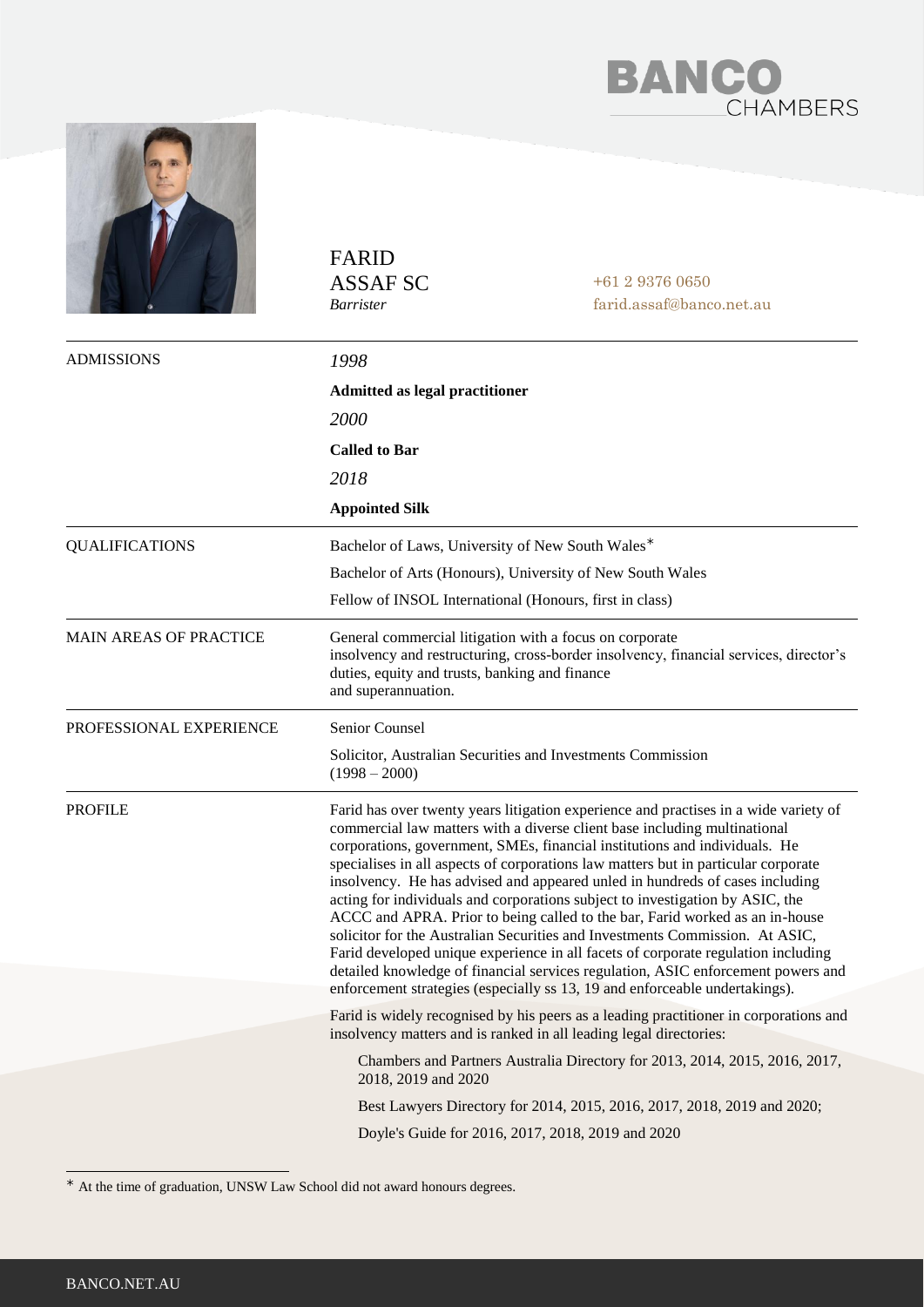## **BANCO**<br>CHAMBERS

|                           | Farid is a Fellow of the prestigious London based INSOL International graduating<br>with honours and first in his class and a leading author in insolvency matters. His<br>textbooks, Statutory Demands and Winding Up in Insolvency and Voidable<br>Transactions in Company Insolvency, both published by LexisNexis have been<br>repeatedly cited with approval by superior courts across Australia.                                  |
|---------------------------|-----------------------------------------------------------------------------------------------------------------------------------------------------------------------------------------------------------------------------------------------------------------------------------------------------------------------------------------------------------------------------------------------------------------------------------------|
| SELECTION OF RECENT CASES | In the matter of DSHE Holdings Ltd (receivers and managers appointed) (in<br>liquidation) (ongoing matter in Supreme Court of New South Wales Commercial<br>List) – advising and acting for former non-executive chairman of Dick Smith<br>defending an action for alleged breach of directors' duties involving eight<br>defendants and a cross-claim against former auditors for negligence<br>(ongoing matter)                       |
|                           | In the matter of WDS Limited (in liquidation) $-$ acting for liquidators of former<br>major mining services company in application for pooling order under s 579E<br>Corporations Act                                                                                                                                                                                                                                                   |
|                           | In the matter of Lendlease Building Contractors Pty Ltd v W.E. Bassett and<br>Partners Pty Ltd – pending major building and construction matter in the Supreme<br>Court of Victoria. Advising and acting for a German multi-national manufacturer<br>of building products in complex multi-party litigation defending allegations<br>of negligence and misleading and deceptive conduct<br>(ongoing matter)                             |
|                           | In the matter of Custom Bus Pty Ltd (in $liq$ ) – advising and acting for the joint<br>liquidators of previously one of Australia's leading bus manufacturers with<br>operations in multiple states in pursuing alleged insolvent trading and unfair<br>preference claims                                                                                                                                                               |
|                           | In the matter of Newheadspace Pty Ltd (in $liq$ ) – advising and acting for NRL<br>Limited and the CEO of the NRL in an application to set aside examination<br>summonses issued under s 5986B of the Corporations Act, 2001 (decision<br>reserved);                                                                                                                                                                                    |
|                           | In the matter of Paltar Petroleum Ltd [2019] FCA 636, [2019] FCA 635<br>application for winding up of public mining company involving complex issues of<br>fact and law including mining rights and relevant legislation and cross-border<br>issues relating to standing of foreign plaintiffs in bringing applications for winding<br>up Australian companies                                                                          |
|                           | Chief Commissioner of State Revenue v Boss Constructions (NSW) Pty Ltd [2018]<br>NSWCA 270 and [2019] NSWCA 43, (2018) 98 NSWLR 473, (2018) 131 ACSR<br>631 – advising and appearing for the Chief Commissioner of State Revenue in an<br>appeal from a decision of Brereton J as to whether there can be an estoppel in the<br>face of Part 5.4 of the Corporations Act, 2001                                                          |
|                           | Barnden v Zulian; Barnden v Commissioner of Taxation (2018) 133 ACSR 361 -<br>leading decision on security for costs against liquidators and circumstances when<br>available                                                                                                                                                                                                                                                            |
|                           | Preston, in the matter of Toys 'R' Us Pty Ltd (Administrators Appointed) [2018]<br>FCA 940 (Federal Court) - application for extension of convening period under s<br>439A(6) Corporations Act, 2001 of major Australian retailer with 40 retail outlets,<br>over 2,000 staff, annual revenue of over \$200 million and liabilities of over \$1<br>billion (including cross-collateralised liabilities of associated foreign entities); |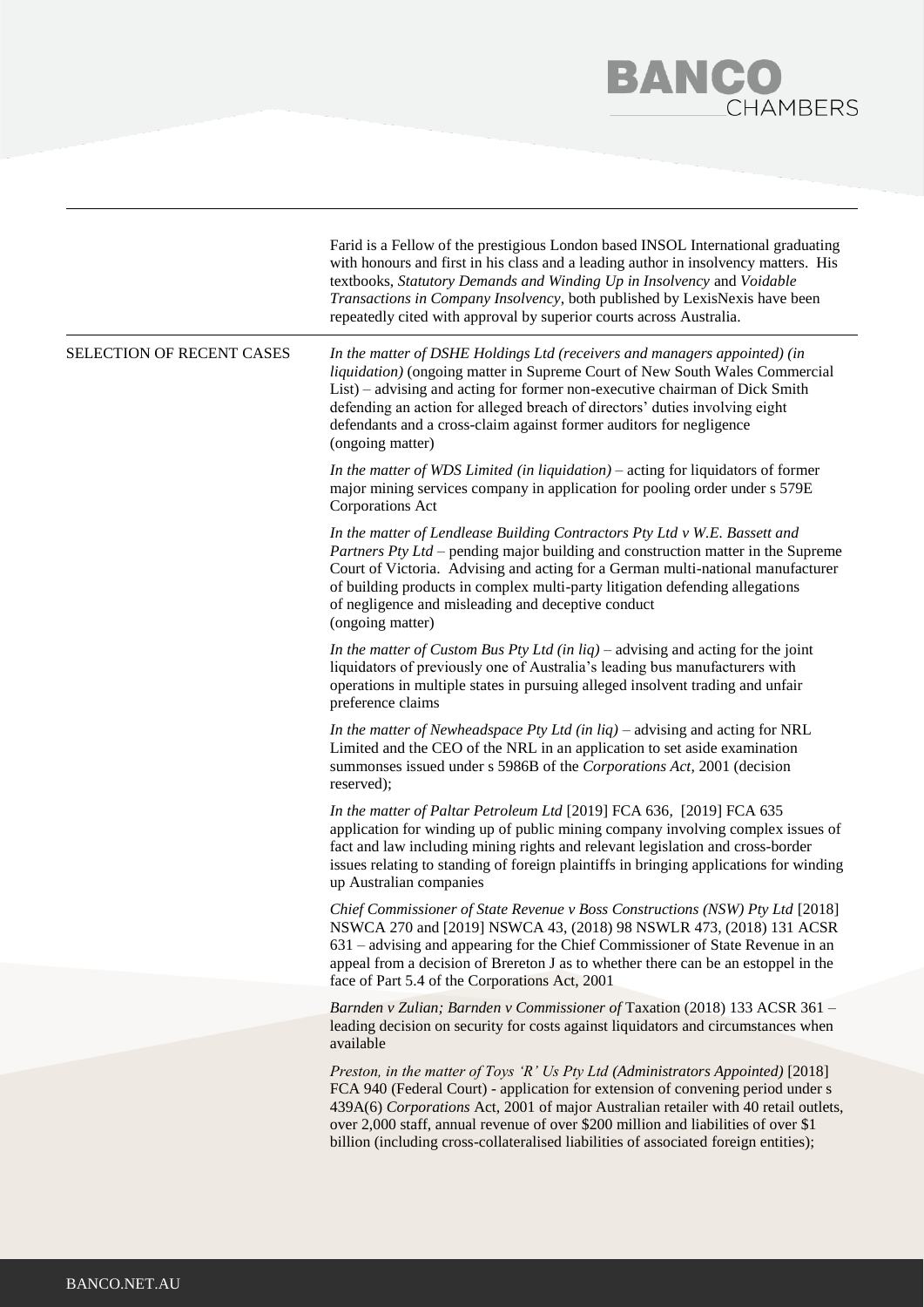

application for suppression order under s 37AF of the *Federal Court of Australia Act*, 1976

*Re Australian Institute of Professional Education Pty Ltd (In Liq)* - [2018] NSWSC 1028, (2018) 334 FLR 401 – acting for the Director of the Tuition Protection Service in application by liquidator for directions as to distribution of assets

*Lowbeer v De Varda; Lowbeer v Tov-Lev* [2018] FCAFC 115, (2018) 264 FCR 228 (Full Federal Court) – acting pro bono for two former members of the Strathfield Synagogue in two appeals involving complex issues of bankruptcy law including the grounds upon which a bankruptcy court can 'go behind a judgment'; the onus of proof in circumstances where a bankruptcy court decides to go behind a judgment; and the interaction of the costs indemnity principle in the context of bankruptcy law

*Stone v Melrose Cranes & Rigging Pty Ltd, in the matter of Cardinal Project Services Pty Ltd (in liq) (No 2)* [2018] FCA 530; (2018) 125 ACSR 406 – advising and acting for liquidators in a multi-day hearing in the Federal Court seeking to recover unfair preference claims

*In the matter of ACN 152 546 453 Pty Ltd (formerly Hemisphere Technologies Pty Ltd) (in liq)* [2018] NSWSC 1002 – acting for Kaspersky Lab UK Ltd in successful application to appoint special purpose liquidators

*Clipsal Australia Pty Ltd v ACN 134 468 205 (formerly Clipso Electrical Pty Ltd) (No 5)* - [2017] FCA 1584 – acting for contemnor in penalty hearing in the Federal Court of Australia

*Quarter Enterprises Pty Ltd and Another v Allardyce Lumber Company Ltd and Another* [2014] NSWCA 3; (2014) 85 NSWLR 404; (2014) 284 FLR 152 (New South Wale Court of Appeal) - one of the leading cases on the registration of foreign judgments in Australia and a leading decision on actions to set aside a judgment procured by fraud

*ASIC v Bilkarra Investments Pty Ltd* [2016] FCA 371 (Federal Court, Victoria Registry) – appearing for defendant companies in resisting application by the Australian Securities and Investments Commission to wind up on the just and equitable ground and in insolvency in the Federal Court

*Rinfort Pty Ltd v Arianna Holdings Pty Limited* [2016] NSWSC 251; (2016) 111 ACSR 607; 306 FLR 413 (Supreme Court of New South Wales, Corporations List) - application for leave to commence statutory derivative action and set aside statutory demand in context of a commercial dispute involving about \$200 million. Leading decision on the operation of s 237 *Corporations Act* and its retrospective operation

*In the matter of Indochine Ltd (subject to deed of company arrangement)* [2015] FCA 857; (2015) 108 ACSR 134 (Federal Court) – appearing for administrators of publicly listed mining company in successfully resisting application to set aside resolutions passed at creditors' meeting and deed of company arrangement

*Akers (as a joint foreign representative of Saad Investments Company Ltd) (in official liquidation) (a company registered in the Cayman Islands) v DCT* [2014] FCAFC 57 (Full Federal Court) – advised and appeared for the Deputy Commissioner of Taxation in the leading decision on the interpretation of the *UNCITRAL Model Law on Cross-Border Insolvency* in Australia.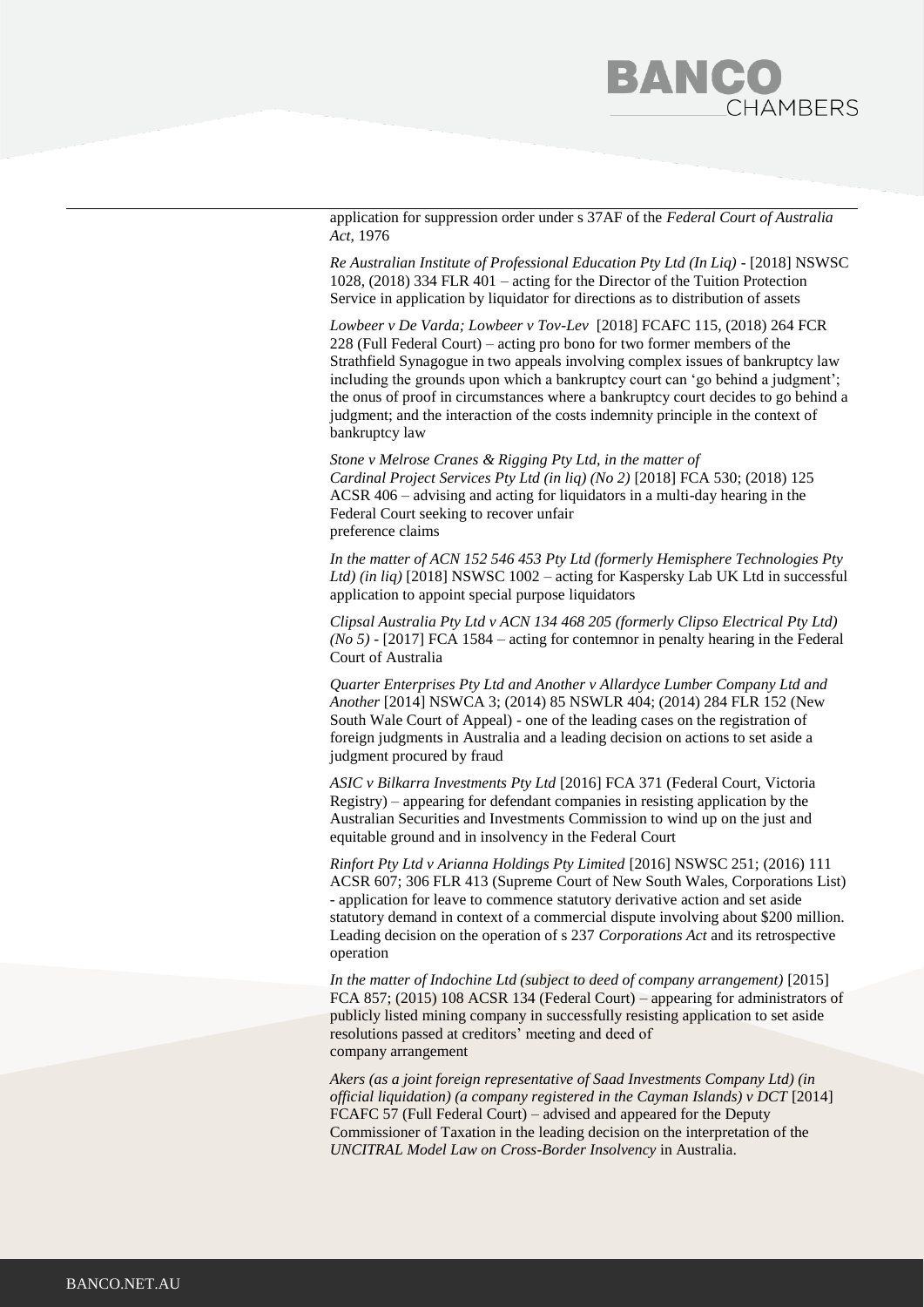## **BANCO**<br>CHAMBERS

| MEMBERSHIP OF PROFESSIONAL<br><b>BODIES</b> | Fellow of INSOL International                                                                                                                                                                                                                                                                  |  |
|---------------------------------------------|------------------------------------------------------------------------------------------------------------------------------------------------------------------------------------------------------------------------------------------------------------------------------------------------|--|
|                                             | Professional member of the Australian Restructuring Insolvency and Turnaround<br>Association (ARITA)                                                                                                                                                                                           |  |
|                                             | Fellow of the Commercial Law Association (CLA)                                                                                                                                                                                                                                                 |  |
| <b>OTHER MEMBERSHIPS</b>                    | Bar Association – Bar News Committee                                                                                                                                                                                                                                                           |  |
|                                             | Member of editorial board for INSOL World - a publication prepared by INSOL<br>for distribution amongst 10,500 professional members worldwide                                                                                                                                                  |  |
|                                             | Ex officio member of INSOL International's Academics' Steering Committee.                                                                                                                                                                                                                      |  |
| <b>RECENT SEMINARS</b>                      | 'Cross Border Insolvency & Restructuring: New Frontiers in Singapore and<br>Australia' - Chair of Panel including Justice Gleeson of the Federal Court of<br>Australia and Scott Atkins of Norton Rose Fulbright at the Australian Bar<br>Association 2019 Convergence Conference              |  |
|                                             | INSOL Singapore 2019 Academics' Colloquium - Chair of academics panel<br>discussing recent academic research in cross-border insolvency and comparative<br>insolvency law matters                                                                                                              |  |
|                                             | 'Ten years of the Cross-Border Insolvency Act', 8 March 2018 (chaired by Andrew<br>Bell SC). Part of a panel discussion regarding the Cross-Border Insolvency Act<br>with Justice Steven Rares and Vanessa Whittaker                                                                           |  |
|                                             | 'Insolvency Reform Intensive', 9 March 2018. Part of a panel discussion organised<br>by the Law Society of New South Wales discussing the Insolvency Law Reform<br>Act (panel included Professor Helen Anderson of the University of Melbourne and<br>Sean Wengel of William Buck liquidators) |  |
|                                             | 'Winding Up Strata Title Corporations' – member of expert panel presentation to<br>the Seventeenth Annual Practical Insolvency Conference on 20 March 2018                                                                                                                                     |  |
| <b>PUBLICATIONS</b><br><b>Books</b>         | Insolvent Transactions in Company Insolvency, Lexis-Nexis Butterworths, 2014 -<br>principal author and concept originator. Cited approvingly by the Full Federal<br>Court and the New South Wales Court of Appeal.                                                                             |  |
|                                             | Statutory Demands and Winding Up in Insolvency, Second Edition, Lexis-Nexis<br>Butterworths, 2012 - cited, repeatedly, with approval by every Australian State<br>Supreme Court (including the Queensland Court of Appeal) and the Federal Court<br>of Australia.                              |  |
| Other                                       | "Adequate Protection of Creditor's Interests under the Model Law" (2013) 25(3) A<br>Insol J 20.                                                                                                                                                                                                |  |
|                                             | "The Resurgence of Creditors' Trusts?" (2011) 23(3) A Insol J 26.                                                                                                                                                                                                                              |  |
|                                             | "Material Grounds for Challenging Insolvency - Unravelling the Mysteries of s<br>459S" (2011) 49(4) LSJ 62.                                                                                                                                                                                    |  |
|                                             | "Setting aside a statutory demand $-$ a survival guide" (2009) 47(10) LSJ 64.                                                                                                                                                                                                                  |  |
|                                             | "Bypassing the Liquidator - Bringing Proceedings on Behalf of a Company in<br>Liquidation" (2003) 41(10) LSJ 58.                                                                                                                                                                               |  |
|                                             | "What Will Trigger ASIC's Civil Enforcement Strategies?" (2002) 40(4) LSJ 60.                                                                                                                                                                                                                  |  |